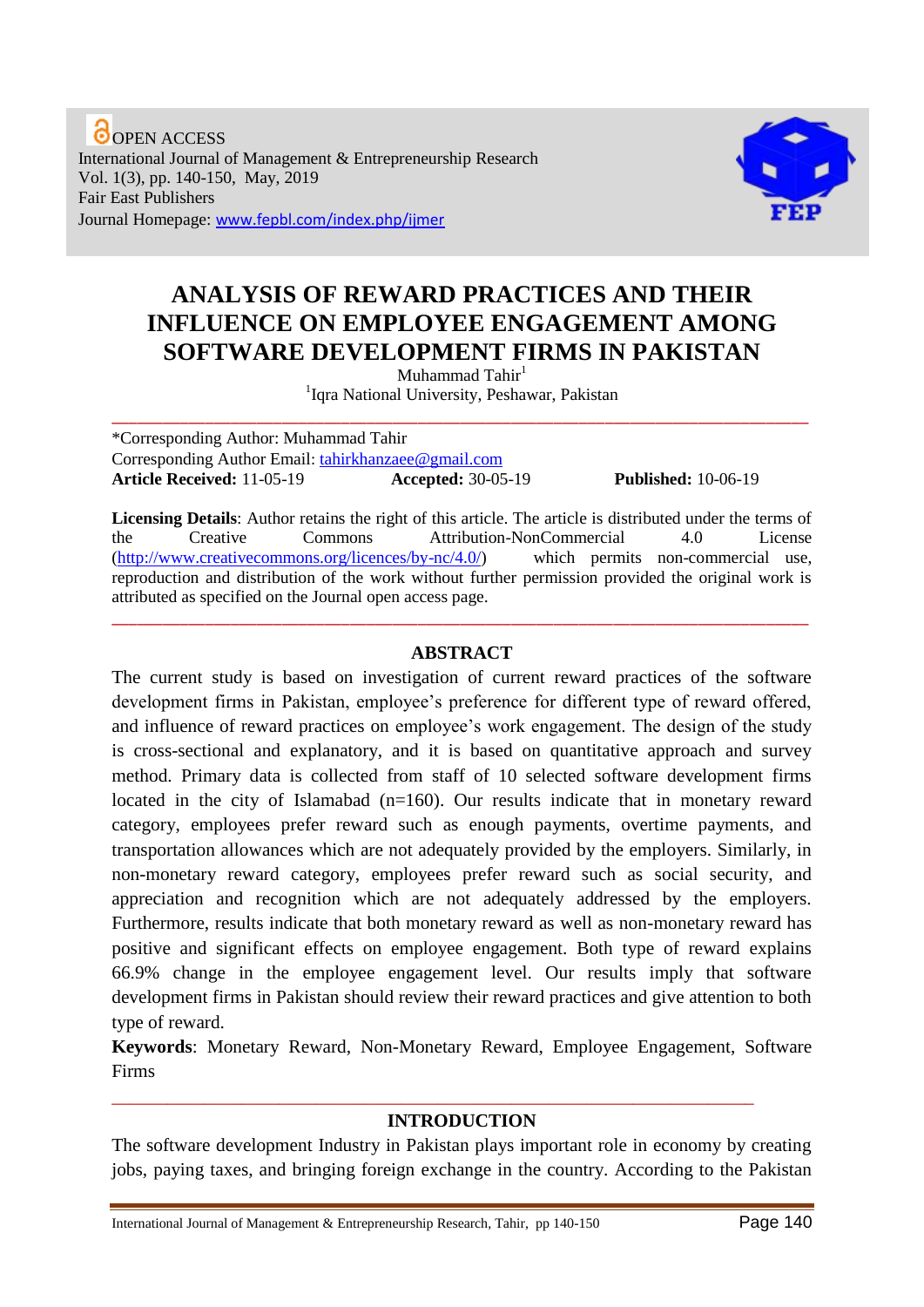Software Export Board (2018), the current estimated value of exporting software and related services is about \$2 billion per annum which is an increase of 40% since year 2000. The industry is facing opportunities such as CPEC project, as well as challenges including high competition. One associated challenge is designing and management of an effective reward system which meets the needs of the industry and enables it to compete at global stage. A well-designed reward system also enables management to direct the right behavior and attitude from employee enabling organization to achieve its strategic objectives (Thompson, Strickland, & Gamble, 2005). The current study is an analysis of reward practices of the software development firms in Pakistan.

# **Problem Statement**

Employee engagement is a major issue for many industries and costing large amount of money to the employers. In software development industry, employee's salaries constitute big portion of the total cost of production (approximately 50%); yet, if employee are not fully engaged, so it do not bring the desired result to the business. Past studies conducted at International level also showed that low work engagement among staff is a global problem (Gallup, 2013; Hewitt, 2013). Employee reward plays important role in shaping employee behavior including their engagement level. The current study is an investigation about the influence of rewarding practices on employee engagement among staff of software development firms in the city of Islamabad, Pakistan.

# **Background of the Study**

The introduction of the concept of 'total reward' changed the old concept of rewarding employees through cash only (Armstrong, 2007). The 'total reward' concept includes both the monetary as well as non-monetary reward which an organization should be offering to its employees for satisfying their various needs. Past studies found influence of rewarding practices on employee's behavior and attitude such as job satisfaction, job performance, and commitment (Agarwal, 2010; Chaing & Birtch, 2008; Hofmans, De Gieter & Pepermans, 2013; Shives & Scott, 2009; Sweeney & McFarlin, 2005). The relationship between monetary and non-monetary reward with the employee engagement is also found in previous studies (Thomas, 2009; Waqas & Saleem, 2014). In current study, the relationship between reward types (monetary and non-monetary) and employee engagement is investigated in the context of software industry in the Pakistan.

# **Objective of the Study**

The objectives of the study are;

- To identify the gap between the reward practices offered and the type of reward preferred by the employees in the software development firms in Pakistan.
- To test the relationship between monetary reward and the employee engagement.
- To test the relationship between non-monetary reward and the employee engagement

# **Significance of the Study**

The significance of the current study is that it will enhance understanding about the rewarding practices in the software development firms in the Pakistan. The study will identify the gap between the offered reward and the type of reward preferred by the employees. The study will also extend the literature by testing the relationship between reward practices and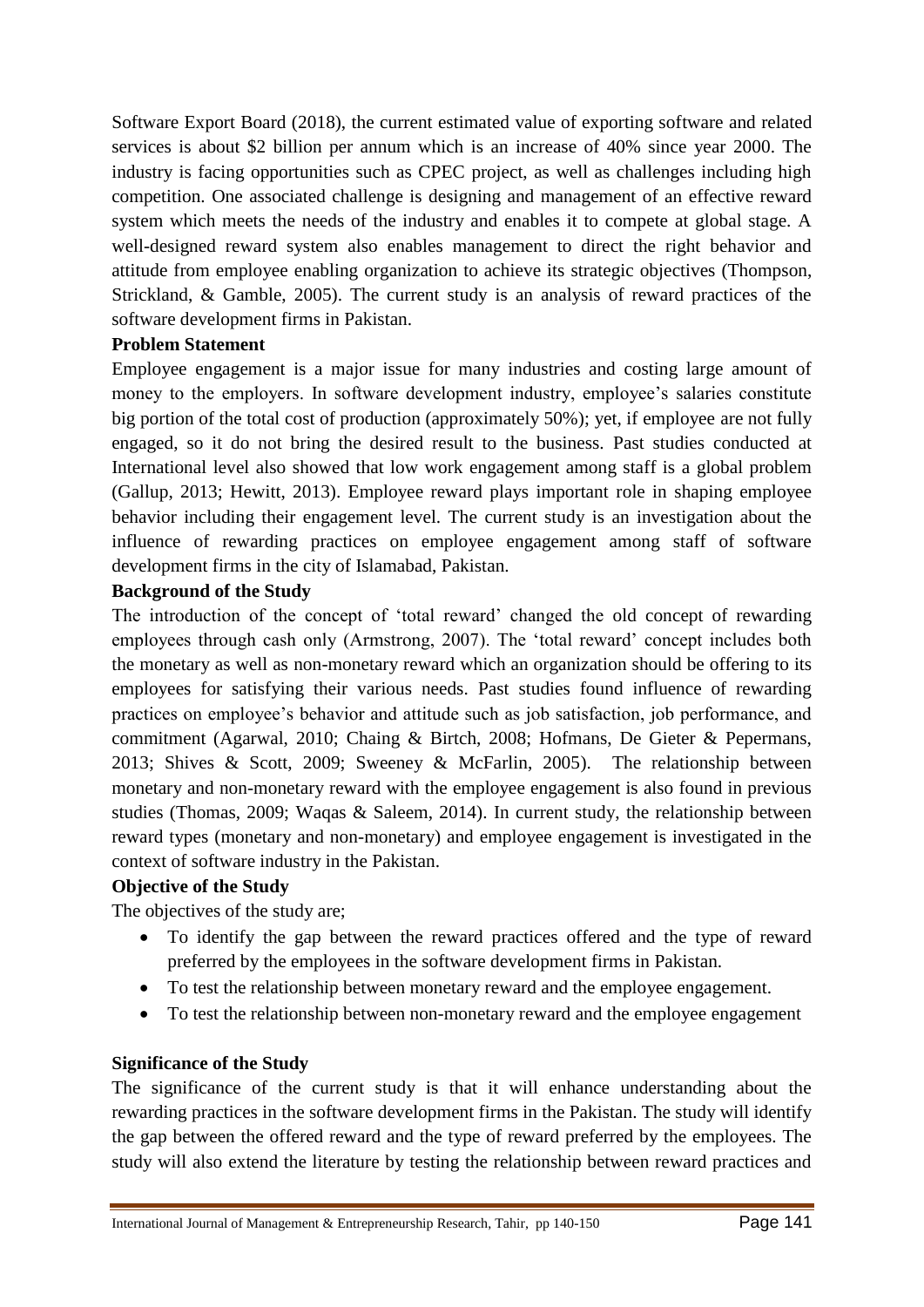the employee engagement level. The findings of the current study will be useful for the HR and management of the software development firms. The findings can also be utilized by the consultants, academics, and other service oriented firms in similar field.

### **LITERATURE REVIEW**

### **Reward Practices**

The concept of 'total reward' refers to both monetary as well as non-monetary reward (Armstrong, 2007; Nienaber, 2010). The monetary reward is also known as extrinsic reward and is majorly financial in nature (Luthans & Peterson, 2002). Common type of monetary reward includes cash based transaction between a worker and his/her employer such as cash or cash in kind, commissions, personal bonuses, health allowances and so on. Non-monetary reward is also known as intrinsic reward and is based on the internal feelings of growth, autonomy, satisfaction, and self-competence. Common type of non-monetary reward include recognition, positive supervisory behavior, positive social atmosphere, quality communication, flexible working hours, cooperation, respect, and friendly environment (Sousa-Poza & Sousa-Poza, 2000; Thomas, 2009). The importance of non-monetary reward is also recognized by the prominent experts in the field of HRM including Pfeffer (1998), Armstrong (2007), and Jeffrey (2002). Some studies even found that in terms of preference, some employees prefer non-monetary reward over the monetary reward (Kube, Marechal, & Puppe, 2008; Steen, 1997).

### **Employee Engagement**

Employee engagement can be described as the level of commitment and involvement of an employee towards the organization and its value (Sundaray, 2011). It also refers to the degree to which an individual is attentive to their work and absorbed in the performance of their roles (Saks, 2006). Schaufeli, Salanova, Gonzalez-Roma, & Bakker (2002) proposed three dimensions of employee engagement including absorption, dedication, and rigor. Accordingly, absorption is about employee's level of immersion and pleasure developed because of work; dedication is about employee's feeling of meaningfulness of work performed; and vigor is about energetic behavior and devotion on part of employee's work (Bakker, 2011). Having an engaged workforce produces favorable outcomes for organization including higher productivity and achievement of organizational goals (AbuKhalifeh & Som, 2013; Bakker, 2011; Sundaray, 2011). The other favorable outcomes of having an engaged workforce include organizational effectiveness, workforce satisfaction, customer satisfaction, lower absenteeism among staff, and decrease in employee turnover (Evenson, 2014; O'Reilly & Bahr, 2014; Schaufeli, 2013).

# **Relationship between Reward Practices and Employee Engagement**

Empirical evidence from past studies shows that rewarding practices have significant effects on employee's attitude (Hofmans, De Gieter & Pepermans, 2013). Both type of reward including the monetary as well as non-monetary reward are found to be having positive influence on employees. Even though, there is doubt placed on the monetary reward effectiveness, still, there are studies which found positive influence of monetary reward on employee's motivation (Agarwal, 2010; Sweeney & McFarlin, 2005,). The positive influence of non-monetary reward on employees is also established in literature in terms of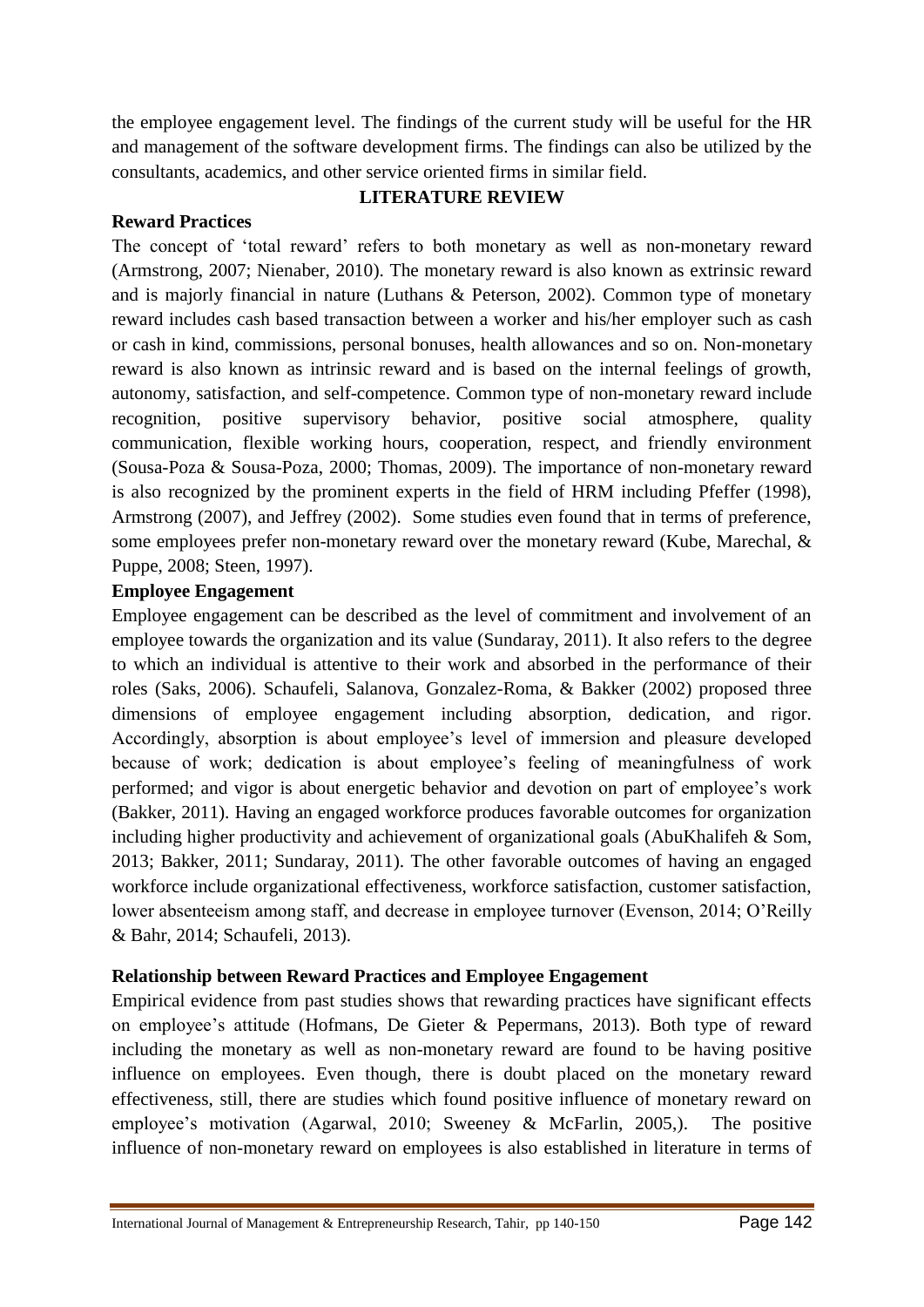employee motivation (Mathauer & Imhoff's 2006); employee performance (Chaing & Birtch, 2008; Wiscombe, 2002); and organizational competitiveness (Thumbran, 2010).

Past studies found that reward practices including monetary as well as non-monetary reward also have influence on employee's level of engagement (Hewitt, 2013; Shives & Scott, 2009; Thomas, 2009). For example, a study conducted by Ram and Prabhakar (2011) found that combination of extrinsic as well as intrinsic reward leads to employee engagement. A study conducted in Pakistani manufacturing and service oriented organizations found positive influence of monetary and non-monetary reward on employee level of engagement (Waqas & Saleem, 2014). A study conducted among bank employees in Pakistan found that reward practices as well as leadership have influence on bank employee level of engagement (Benazir & Iqbal, 2015). A study conducted in IT industry in India found that both monetary as well as non-monetary reward leads to employee engagement (Rao & Shaikh, 2017). Based on past studies, it is proposed that both monetary as well as non-monetary reward have significance positive influence on employee's level of engagement. The literature gap is that there are studies conducted on reward practices and employee behavior and attitude including employee engagement, but such studies are not conducted in the software development firms or IT sector context in Pakistan.

#### **Theoretical Model of the Study**

The relationship between rewarding practices including monetary as well as non-monetary reward and employee related outcome can be supported by different theories. One such theory is Herzberg two factor theory which differentiate between hygiene and motivating factors. Accordingly, presence of hygiene factor restrain employee from dissatisfied but do not necessarily lead to motivation; while, presence of motivating factors provide motivation to the employees. Monetary reward such as cash payments are one type of hygiene factor; while, non-monetary reward such as growth is a type of motivating factor. Therefore, based on this theory, it is important that organization offer both type of reward to its employees. The use of monetary reward can be supported by the Maslow's need hierarchy theory since money can satisfy different needs such as food and water which fulfill physiological needs (Wallace & Zeffane, 2001). Furthermore, when organization offers non-monetary reward, it satisfies higher level needs of employees. Another theory which supports the relationship between employee reward and engagement is the Social Exchange Theory (Saks, 2006). The theory explains that when employee receive different type of reward from the employer, it leads to the feeling of obligation to exercise fair exchange in return which leads to the higher level of employee engagement. Furthermore, the theory explains the relationship between reward and employee engagement through the lens of reciprocal interdependence (Kumar & Swetha, 2011). Based on the theories mentioned above and the past studies, the study put forward the following theoretical framework.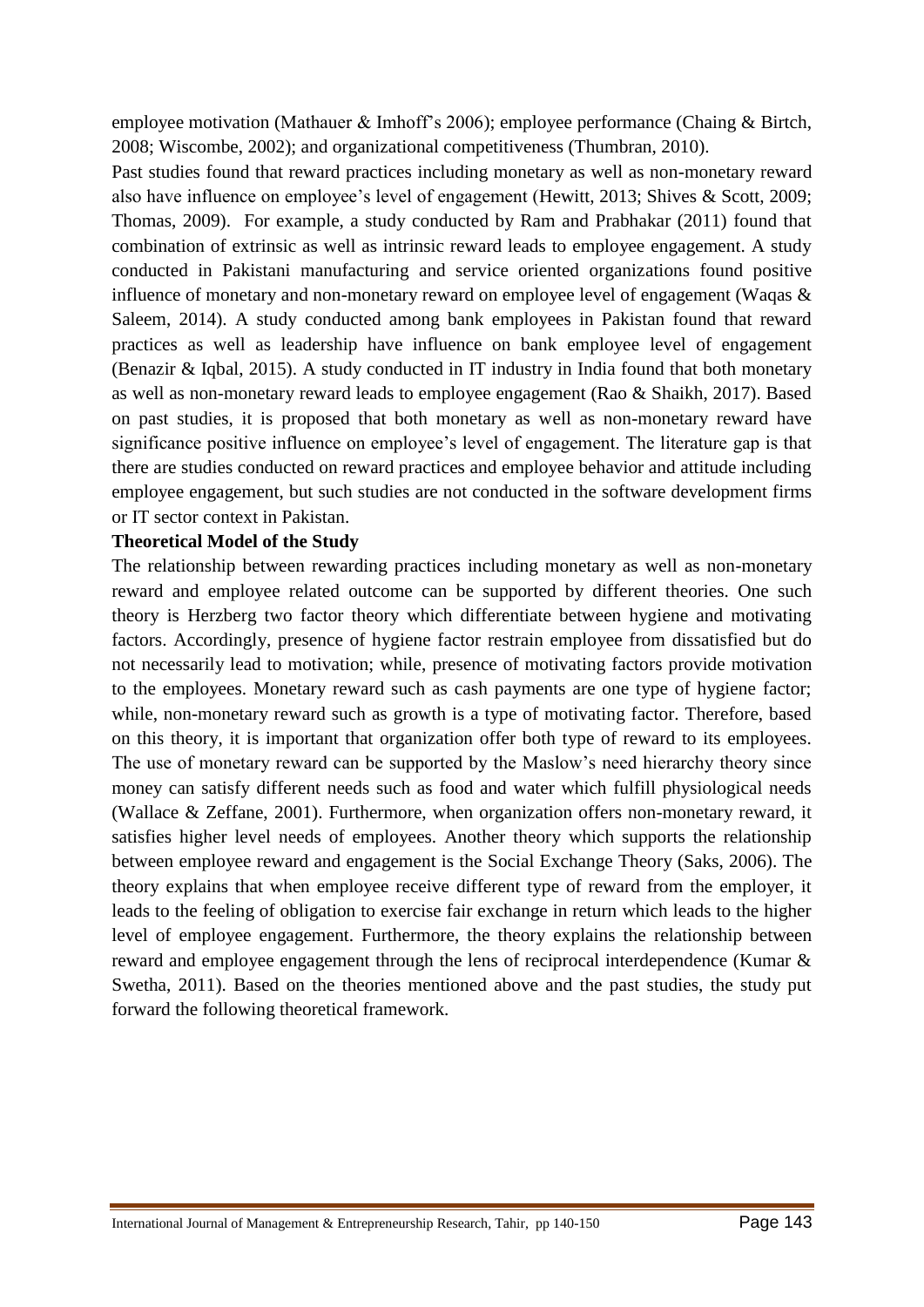



# **RESEARCH METHODOLOGY**

#### **Research Design**

The design of the current study is cross-sectional, explanatory, and non-experimental. The study is based on cross-sectional data means data is only collected at one point in time. The explanatory design means the study is based on explaining the relationship between reward type and employee engagement. Non-experimental design means there is no modification in work environment of the participants involved.

# **Research Approach**

The research approach is quantitative. Accordingly, survey is main method used for collecting primary data.

# **Population and Sampling**

The population of the current study is all software development firms located in the city of Islamabad, Pakistan. Through random sampling, data is collected from 160 staff members from 10 selected software development firms.

#### **Measure**

The monetary and non-monetary reward is measured through 16 items adapted from Al-Nsour (2012). Employee engagement is measured by 17 items adapted from Maslach, Schaufeli, & Leiter (2001).

# **Data Collection**

Data is collected through survey physically distributed among the staff in the selected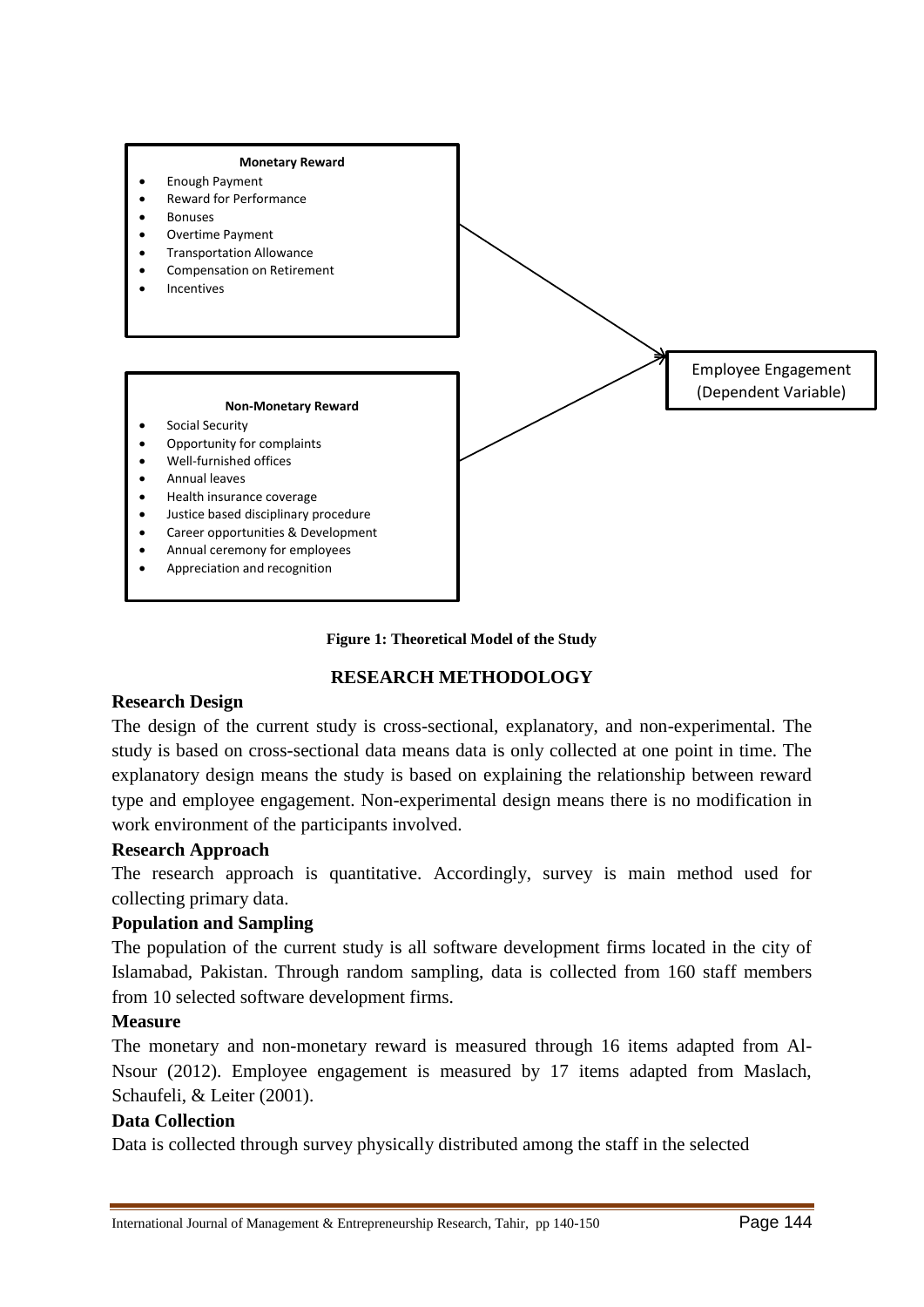software development firms located in the city of Islamabad, Pakistan. These surveys were later on collected back by the researcher.

# **Data Analysis**

Data is analyzed using SPSS version 20. Statistical techniques include descriptive statistics, independent sample t-test, correlation, and hierarchical regression analysis.

# **RESULTS AND DISCUSSION**

# **Demographic Information of the Survey Participants**

Demographic information of the survey participants are as under.

| Table 1              |                         |                |            |
|----------------------|-------------------------|----------------|------------|
|                      | Demographic Information |                |            |
|                      |                         | Frequency      | Percentage |
| Gender               |                         |                |            |
|                      | Male                    | 112            | 70         |
|                      | Female                  | 48             | 30         |
| Age Group            |                         |                |            |
|                      | 18 to 25 Years          | 93             | 58.1       |
|                      | 25 to 40 Years          | 56             | 35.0       |
|                      | 40 to 60 Years          | 8              | 5.0        |
|                      | Above 60 Years          | 3              | 1.9        |
| <b>Qualification</b> |                         |                |            |
|                      | Intermediate or Less    | 2              | 1.3        |
|                      | <b>Bachelors</b>        | 111            | 69.4       |
|                      | <b>Masters</b>          | 42             | 26.3       |
|                      | Others                  | $\overline{5}$ | 3.1        |
| Role                 |                         |                |            |
|                      | Software Developer      | 88             | 55.0       |
|                      | Software Designer       | 58             | 36.3       |
|                      | <b>Support Staff</b>    | 9              | 5.6        |
|                      | Others                  | 5              | 3.1        |

The demographic information of the survey participants is given in table 1 above. There were 112 male and 48 female in the survey. In terms of age, 93 participants belonged to the age group of 18 to 25 years; 56 belonged to the age group of 25 to 40 years; 8 participants belonged to the age group of 40 to 60 years; and 3 participants belonged to the age group of above 60 years. Qualification wise, 2 participants had intermediate or less qualification; 111 had bachelor level qualification; 42 had master level qualification; and 5 had others level of qualification. In terms of role, 88 were software developers; 58 were software designer; 9 were support staff; and 5 belonged to the other category.

# **Comparison of Offered and Preferred Reward**

Comparison of offered and preferred reward for monetary and non-monetary reward is as under.

Table 2

*Comparative Statistics for Monetary Reward*

|                                 | <b>Monetary Reward-Offered</b> |         |        | <b>Monetary Reward-Preferred</b> |             |  |
|---------------------------------|--------------------------------|---------|--------|----------------------------------|-------------|--|
|                                 | Mean                           | S.D.    | Mean   | S.D.                             | t-stat      |  |
| <b>Enough Payment</b>           | 3.7625                         | 1.00619 | 4.1312 | 1.09958                          | $-3.129***$ |  |
| <b>Reward for Performance</b>   | 3.4562                         | 1.12628 | 3.5062 | 1.32701                          | $-.360$     |  |
| <b>Bonuses</b>                  | 3.5313                         | 1.15427 | 3.5063 | 1.39179                          | .179        |  |
| <b>Overtime Payment</b>         | 3.5688                         | .96883  | 4.0875 | .99298                           | $-5.319***$ |  |
| <b>Transportation Allowance</b> | 3.4000                         | .99811  | 3.8750 | .96967                           | $-4.236***$ |  |
| Compensation on Retirement      | 3.6125                         | .92476  | 3.6937 | 1.03399                          | $-736$      |  |
| Incentive                       | 3.4687                         | .88255  | 4.0000 | .93162                           | $-5.426***$ |  |

\*P<0.05, \*\*P<0.01, \*\*\*P<0001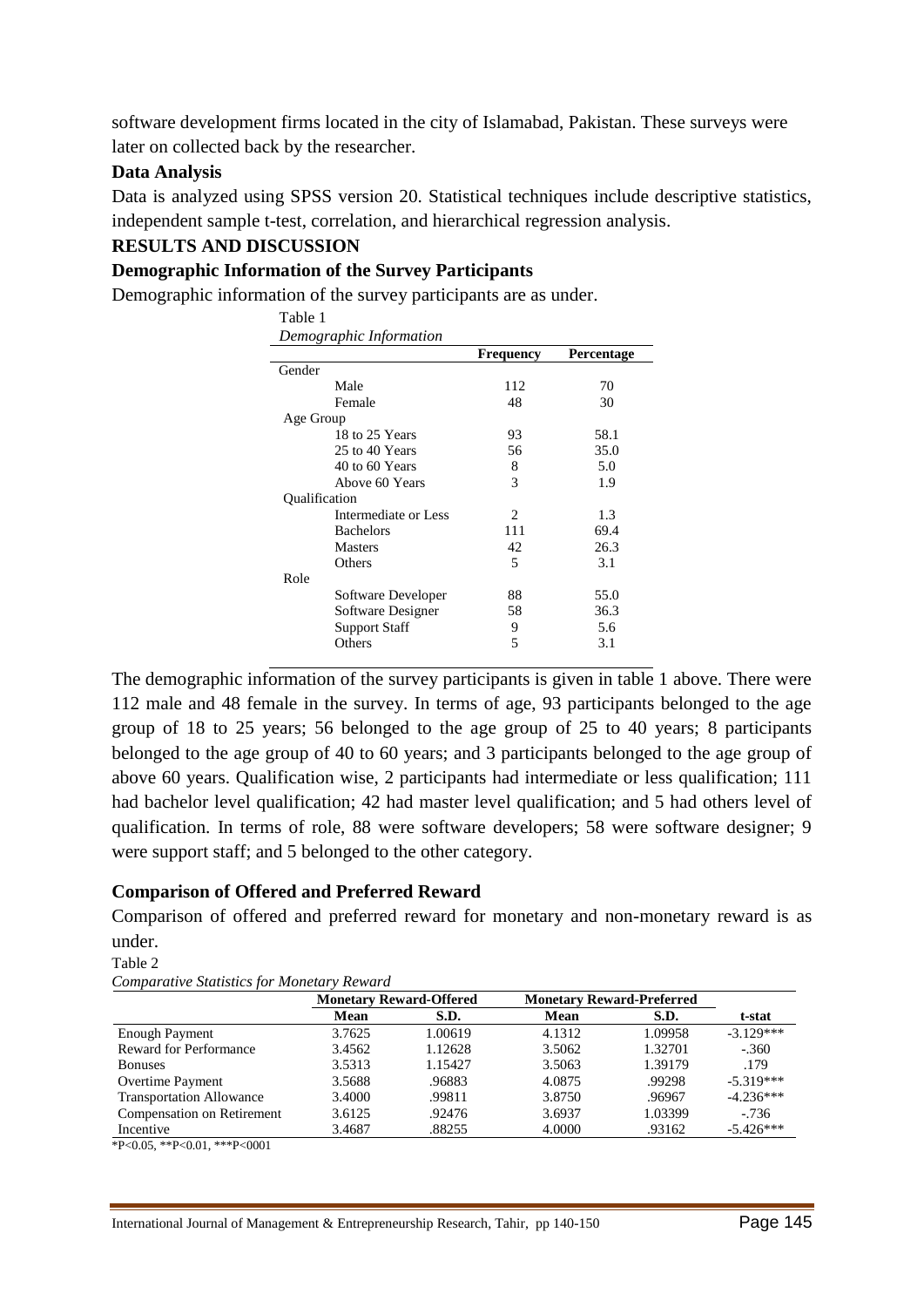



The descriptive statistics and the paired t-statics comparison suggest that in sample firms, some monetary reward were preferred more by the employees but offered less by the employer including enough payment (t=-3.129, P<.05); overtime payment (t=-5.319, P<.05); transportation allowance (t=-4.236, P<.05); and incentives (t=-5.426, P<.05). The above analysis suggest that enough payment, overtime payment, transportation allowance, and incentives are those type of monetary reward which are desired by the employees but not adequately provided by the employer.

#### Table 3

*Comparative Statistics for Non-Monetary Reward*

|                                            | <b>Non-Monetary Reward-</b><br><b>Offered</b> |         | <b>Non-Monetary Reward-</b><br>Preferred |         |             |
|--------------------------------------------|-----------------------------------------------|---------|------------------------------------------|---------|-------------|
|                                            | <b>Mean-Offered</b>                           | S.D.    | <b>Mean-Desired</b>                      | S.D.    | t-stat      |
| Social Security                            | 3.4250                                        | 1.02516 | 3.7812                                   | .87360  | $-3.380***$ |
| Opportunity for Complaints and Suggestions | 3.4500                                        | 1.03280 | 4.0562                                   | .87772  | $-5.490***$ |
| Well-furnished Offices                     | 3.4938                                        | 1.06397 | 3.7625                                   | .85036  | $-2.502**$  |
| Annual Leaves                              | 3.5313                                        | .87539  | 3.4813                                   | 1.05193 | .497        |
| <b>Health Insurance Coverage</b>           | 3.7250                                        | .83891  | 3.7125                                   | .98662  | .114        |
| Justice based Disciplinary Procedures      | 3.7688                                        | .91954  | 3.5625                                   | .84442  | $2.047*$    |
| Career Opportunities and Development       | 3.8938                                        | .94899  | 3.6398                                   | .97181  | $2.342*$    |
| <b>Annual Ceremony for Employees</b>       | 3.6000                                        | .91939  | 4.1242                                   | 1.02322 | $-4.810***$ |
| Appreciation and Recognition               | 3.5500                                        | .88878  | 4.1304                                   | 1.03761 | $-6.074***$ |
| *P<0.05. **P<0.01. ***P<0001               |                                               |         |                                          |         |             |



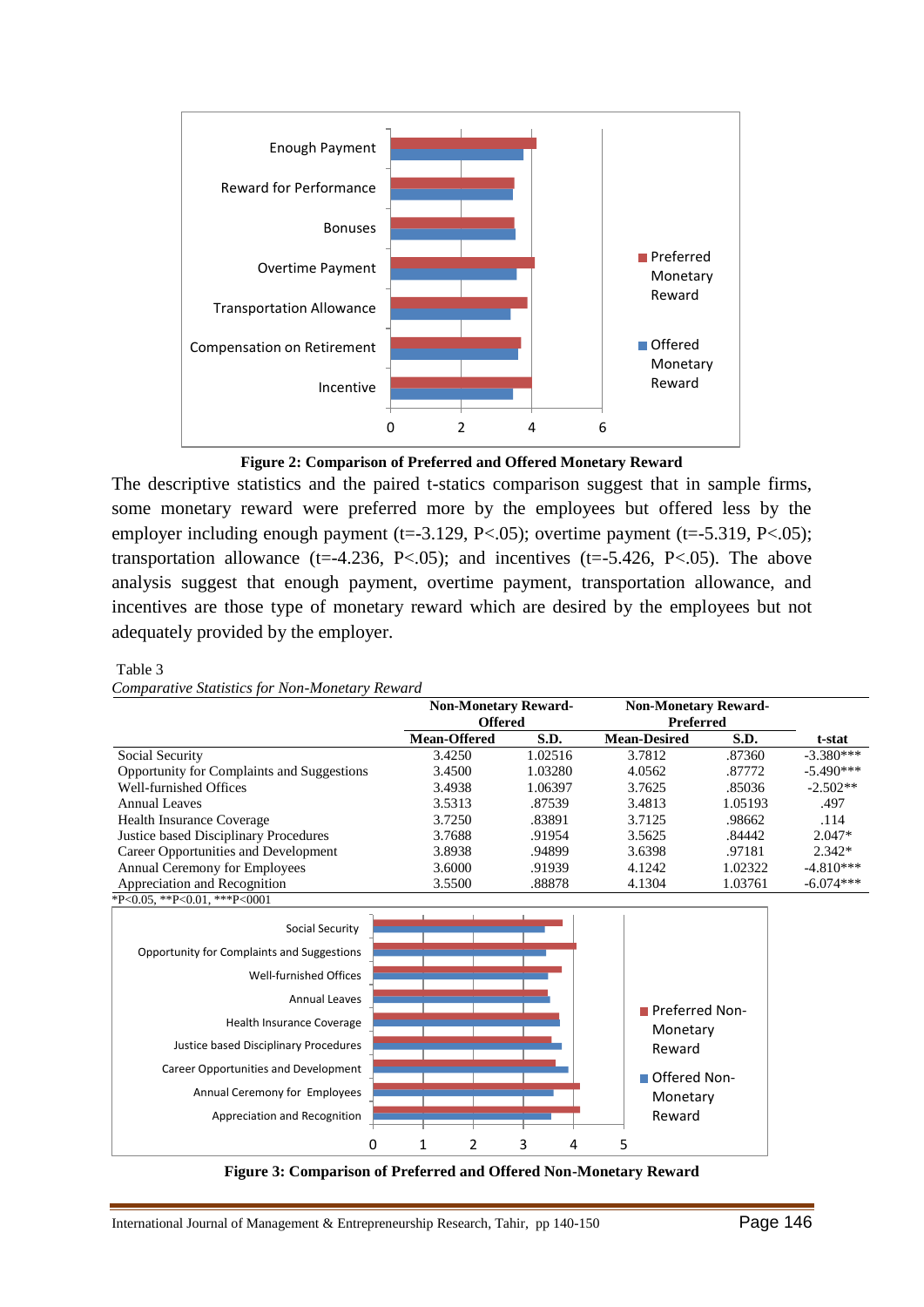The descriptive statistics and the paired t-statics comparison also suggest that in sample firms, some non-monetary reward were preferred more but offered less by the employer including social security ( $t=3.38$ ,  $P<05$ ); opportunity for complaints and suggestions ( $t=$ 5.49, P<.05); well-furnished offices ( $t = -2.50$ , P<.05); annual ceremony for employees ( $t = -1$ 4.81, P<.05); and appreciation and recognition (t=-6.07, P<.05). Furthermore, two type of non-monetary reward including justice based disciplinary procedure  $(t=2.04, P<.05)$ ; and career opportunities and development ( $t=2.34$ ,  $P<.05$ ) were preferred less but offered more by the employers. This analysis suggest that social security, opportunities for complaints and suggestions, well-furnished offices, annual ceremony for employees, and appreciation and recognition are those type of non-monetary reward which are desired more by the employees but less entertained by the employers.

#### **Descriptive Statistics**

Table 4

| <i>Descriptive Statistics</i>        |             |                       |        |                            |          |          |  |
|--------------------------------------|-------------|-----------------------|--------|----------------------------|----------|----------|--|
|                                      | No of Items | <b>Cronbach Alpha</b> |        | <b>Mean</b> Std. Deviation |          |          |  |
| <b>Monetary Reward</b>               | 07          | .876                  | 3.5429 | .76669                     |          |          |  |
| Non-Monetary Reward                  | 09          | .879                  | 3.6042 | .67692                     | $.775**$ |          |  |
| Employee Engagement                  |             | .930                  | 3.5812 | .71791                     | $.767**$ | $.765**$ |  |
| $*P<0.05$ . $*P<0.01$ . $***P<0.001$ |             |                       |        |                            |          |          |  |

\*P<0.05, \*\*P<0.01, \*\*\*P<0001

The descriptive statistics on aggregate basis suggest that the perceived monetary reward  $(M=3.54, SD=.76)$ ; and non-monetary reward  $(M=3.60, SD=.67)$ ; is above medium level. Further, the employee engagement is also slightly above medium level (M=3.58, SD=.71). The Cronbach alpha for the three variables are above 0.70 indicating good level of reliability for the survey measure adapted. The correlation suggest that monetary reward  $(r=.767, ...)$ P<.05) and non-monetary reward (r=.765, P<.05) are positively and significantly associated with employee engagement.

# **Regression Analysis**

The regression analysis is used for testing the effects of monetary and non-monetary reward on employee engagement. Details are as under.  $T_{\rm{B}}$  1.1.  $\tau$ 

| t abie p                           |                |                 |
|------------------------------------|----------------|-----------------|
| <i><b>Regression Analysis</b></i>  |                |                 |
|                                    | <b>Model I</b> | <b>Model II</b> |
| (Constant)                         | 3.375          | .615            |
| Gender Male                        | $-.010$        | $-.015$         |
| <b>Bachelor</b>                    | .051           | $-.029$         |
| Role Software-Developer & Designer | .173           | .125            |
| Age 25 to 40 Years                 | .021           | $-.230$         |
| <b>Monetary Reward</b>             |                | $.426***$       |
| Non Monetary Reward                |                | $.441***$       |
| R Square                           | .006           | .669            |
| F Stat                             | .244           | 51.645***       |
| *P<0.05, **P<0.01, ***P<0001       |                |                 |

In Model I, only control variables were entered, while, in model II, independent variables along with the control variables were entered. Results indicate that while controlling for the employee gender, qualification, job role, and age, monetary reward ( $\beta$ =.426, P<.05) and nonmonetary reward ( $\beta$ =.441, P<.05) has significant and positive effects on employee work engagement. Rsquare value shows that the monetary and non-monetary reward explains 66.9% change in the dependent variable of employee work engagement. The model is overall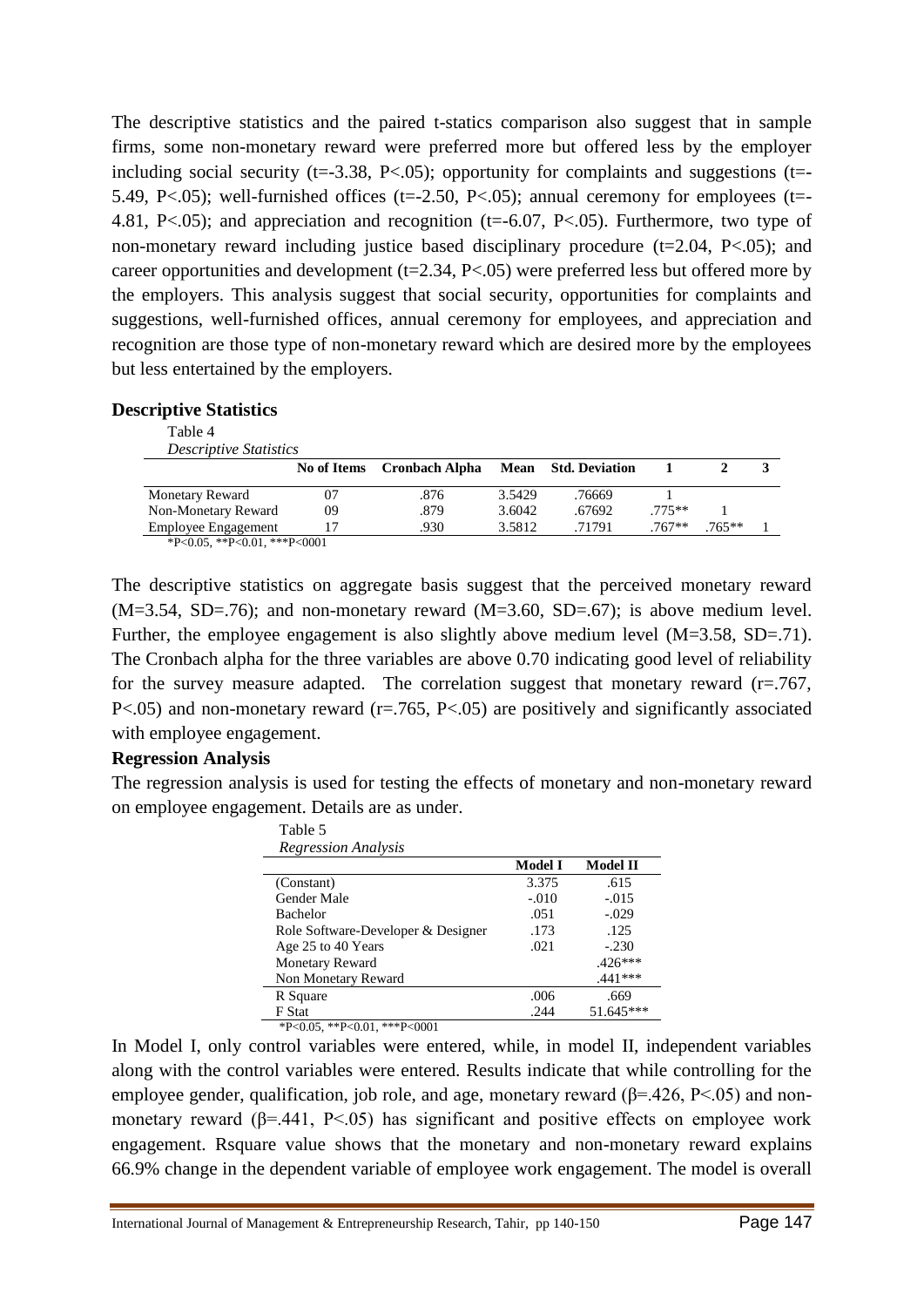fit and significant (Fstat=51.645, P<.05). On the basis of these results, it can be concluded that the monetary reward as well as non-monetary reward are important contributors of employee work engagement among the staff of software development firms in Pakistan.

# **Discussion**

The first objective of the study was to identify the gap between the offered and desired monetary and non-monetary reward for the employees in the software development firms in Pakistan. Our analysis suggest that there are several type of monetary reward such as enough payment, overtime payments, transportation allowance; and non-monetary reward such as social security, well-furnished offices, and appreciation and recognition which are preferred by the employees but not fully addressed by the employers. The second objective of the study was to test the role of reward practices offered by the software development firms as predictor of employee engagement. Regression analysis indicates that monetary reward as well as non-monetary reward has positive and significant effects on employee's level of engagement. The results are consistent with the findings of previous studies which found support for the role of monetary reward (Armstrong, 2007); and non-monetary reward (Jeffrey, 2002; Kube, et al., 2008; Steen, 1997). Our findings are also consistent with the findings of previous studies which found support for the relationship between reward practices and employee engagement (Hewitt, 2013; Waqas & Saleem, 2014; Rao & Shaikh, 2017).

### **CONCLUSION**

The findings of the study leads to this conclusion that the reward practices are highly important in the software development firms' context. It can be concluded that there is mismatch between what employees prefers and what employer offers in terms of monetary and non-monetary reward. Furthermore, it can also be concluded that monetary reward alone is not enough and should be accompanied with the non-monetary reward. Thus, the software development firms should not only give importance to its monetary reward practices but should also be giving importance to the non-monetary reward practices. Furthermore, it can be concluded that both monetary as well as nonmonetary reward are important and lead to favorable employee outcome including employee engagement.

#### **Recommendations**

The following recommendations are made.

- Software development firms should offer more monetary reward to its staff including incentives, bonuses, and transportation allowances.
- The software developing firms should offer more non-monetary reward to its staff including social security, annual ceremony for employees, and appreciation and recognition.
- Employees may have different preferences for different type of reward so a tailored approach for offering reward is recommended over one reward package for all.
- The reward practices should not only be extended in terms of type but also in terms of coverage. Thus, reward offered should not only be limited to the selected staff but also be offered to broader categories of job.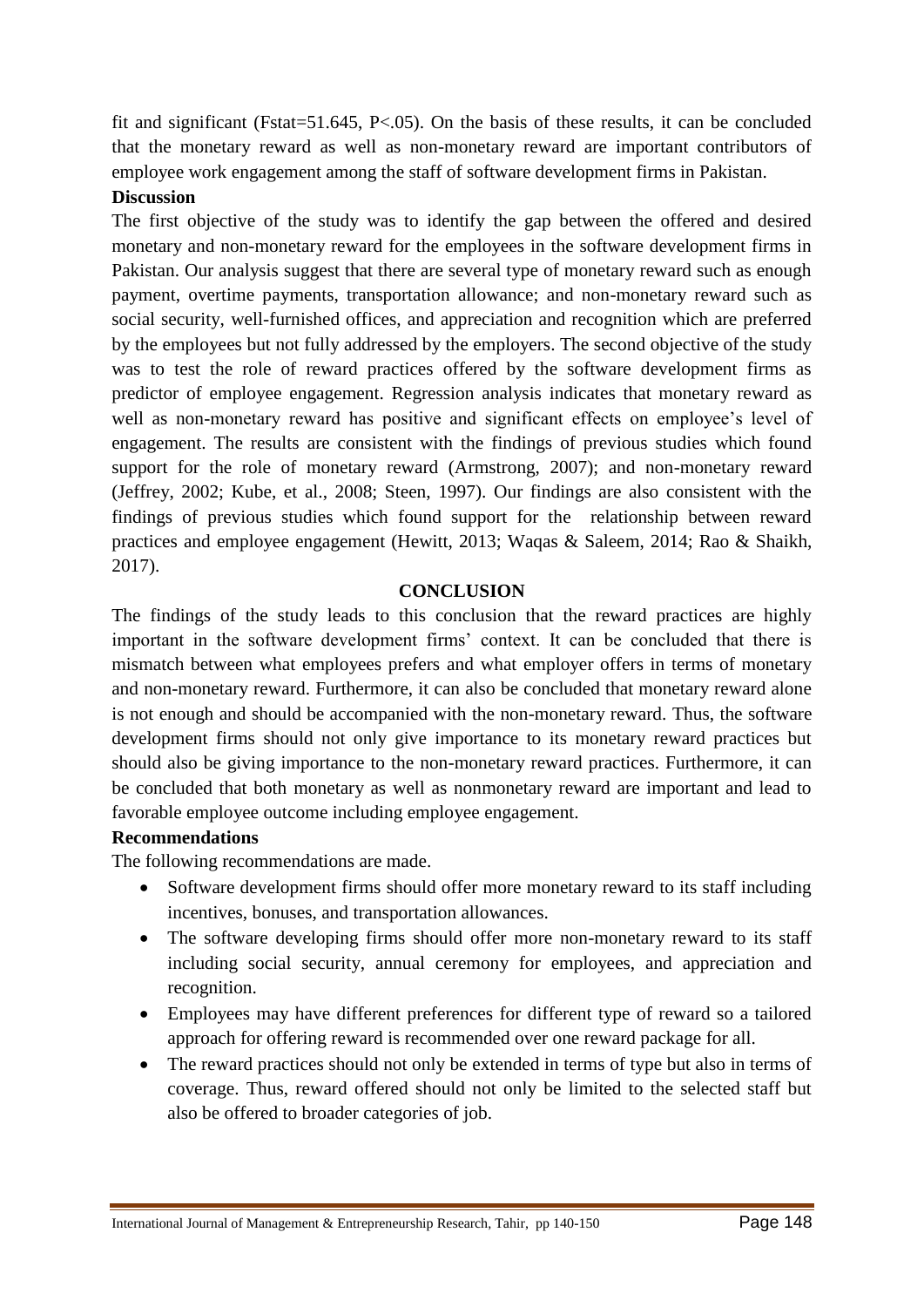# **Limitations**

The study limitations include use of survey method for data collection, small sample drawn from selected firms in a single city, and sole reliance on quantitative approach for data analysis.

# **References**

- AbuKhalifeh, A. N., & Som, A. P. (2013). The antecedents affecting employee engagement and organizational performance. *Asian Social Science, 9*(7), 41-46.
- Agrawal, S. (2010). Motivation and executive compensation. *The IUP Journal of Corporate Governance , 9*(1 & 2), 27-46.
- Al-Nsour, M. (2012). Relationship between incentives and organizational performance for employees in the Jordanian universities. *International Journal of Business and Management*, *7*(1), 78-89
- Armstrong, M. (2007). *Organization and People Employee Reward*. Broadway Wimbledon: CIPD publishers.
- Bakker, A. B. (2011). An evidence-based model of work engagement. *Current Directions in Psychological Science, 20*, 265–269
- Benazir, & Iqbal, N. (2015). Impact of rewards and leadership on the employee engagement in conventional banking sector of southern Punjab. *International Letters of Social and Humanistic Sciences, 57*, 30-34. doi:10.18052/www.scipress.com/ILSHS.57.30
- Chaing, F.F., & Birch, T.A. (2008). Achieving task and extra task related behaviors: a case of gender and position differences in the perceived role of rewards in the hotel industry. *International Journal of Hospitality Management,* 491-503.
- Evenson, L. (2014). *New frontiers in employee engagement*. Retrieved from http:// [www.bersin.com/News/Details.aspx?id=15208](http://www.bersin.com/News/Details.aspx?id=15208)
- Gallup. (2013). *State of the global workplace: Employee engagement insights for business leaders worldwide*. Retrieved from http://www. gallup.com/strategicconsulting/164735/state-global-workplace.aspx
- Hofmans, J., De Gieter, S., & Pepermans, R. (2013). Individual differences in the relationship between satisfaction with job rewards and job satisfaction. *Journal of Vocational Behavior*, *82*, 1-9.
- Jeffrey, S.A. (2002). *The benefits of tangible non-monetary incentives*. University of Chicago, 702-77.
- Kube, S., Marechal, M. A. & Puppe, C. (2008). The currency of reciprocity gift-exchange in the workplace. *Working paper,* Institute for Empirical Research in Economics, University of Zurich
- Kumar, P., & Swetha, G. (2011). A prognostic examination of employee engagement from its historical roots. *International Journal of Trade, Economics and Finance*, *2*(3), 232- 241.
- Luthans, F., & Peterson, S. J. (2002). Recognition: a powerful but often overlooked, leadership tool to improve performance. *The Journal of Leadership Studies*, *7*(1), 31- 39.
- Maslach, C., Schaufeli, W. B., & Leiter, M. P. (2001). Job burnout. In S. T. Fiske, D. L. Schacter, & C. Zahn-Waxler (Ed.), *Annual Review of Psychology, 52,* 397– 422